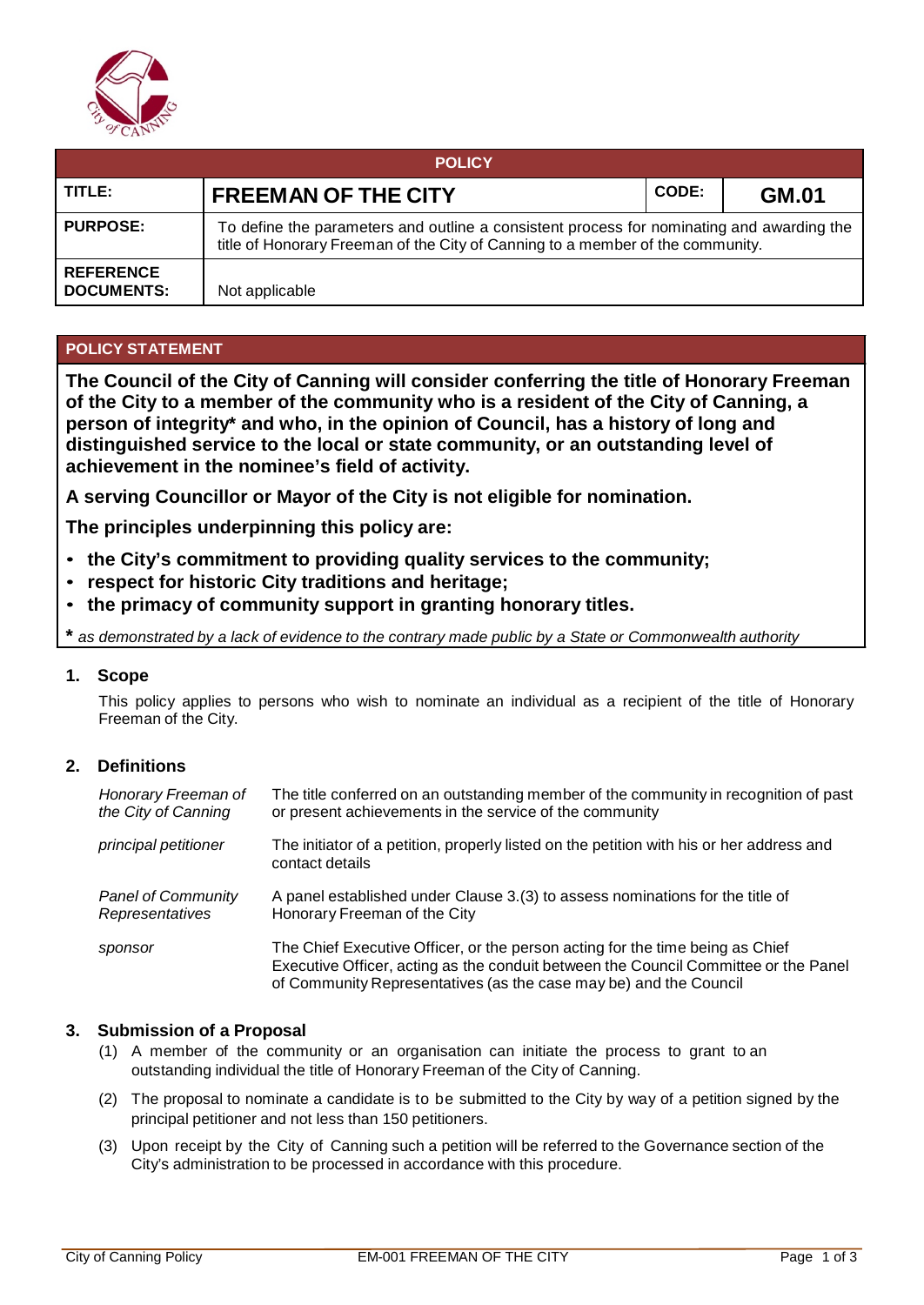(4) The Governance Section will undertake an assessment of the petition and may request additional information from the principal petitioner regarding the eligibility and selection criteria of the person proposed to be nominated.

### **4. Assessment of a Nomination**

- (1) The Governance Section will ascertain that the submitted petition:
	- (a) has at least 150 signatures; and
	- (b) provides sufficient information to enable an informed assessment of whether the proposed candidate meets the eligibility and selection criteria; and

if both conditions are met, will consider the petition a valid nomination and refer it in accordance with Clause 3.(2).

- (2) A nomination will be referred by the Governance Section:
	- (a) to a Council Committee that can, within its Terms of Reference, deal with a nomination; or
	- (b) to the Council if there is no Council Committee that can, within its Terms of Reference, deal with a nomination; or
	- (c) to the Panel of Community Representatives established under Clause 3.(3) if there is no Council in office that can deal with a nomination.
- (3) In the absence of a duly elected Council, the Governance Section will convene a Panel of Elected Representatives consisting of three or four local members of State Parliament whose electorates at least partially fall within the boundaries of the City of Canning.
- (4) The Council Committee, the Council or the Panel of Elected Representatives, as the case may be, will assess the eligibility of the nominated person and the extent to which he or she meets the selection criteria and make a recommendation.

### **5. Task of the Sponsor**

- (1) If the nomination is dealt with by a Council Committee, the CEO will invite any interested Councillor to be heard as part of the deliberations.
- (2) Following the referral by the Governance Section of the nomination to the appropriate forum, the sponsor will progress the nomination through its remaining stages until the final Council decision, including preparing the report to Council with a recommendation pursuant to Clause 3.(4).
- (3) The sponsor in cooperation with the Governance Section will take appropriate measures for the nomination and the ensuing process leading to the final decision by Council or the Panel to be treated as confidential.

#### **6. Council Deliberation and Decision**

- (1) The deliberation on a recommendation under Clause 3.(4) will take place behind closed doors.
- (2) To be successful, the nomination must be carried by an absolute majority vote.

## **7. Entitlements**

The City of Canning will;

- (1) award the title at a specially convened civic ceremony;
- (2) issue a press statement announcing the awarding of the title;
- (3) present the endorsed nominated person with a certificate attesting his or her quality as the Honorary Freeman of the City;
- (4) cause a portrait of the Honorary Freeman to be displayed in a visible place in the City Administration Building; and
- (5) cause the name of the Honorary Freeman to be engraved on the City's Board of Past and Present Freemen.